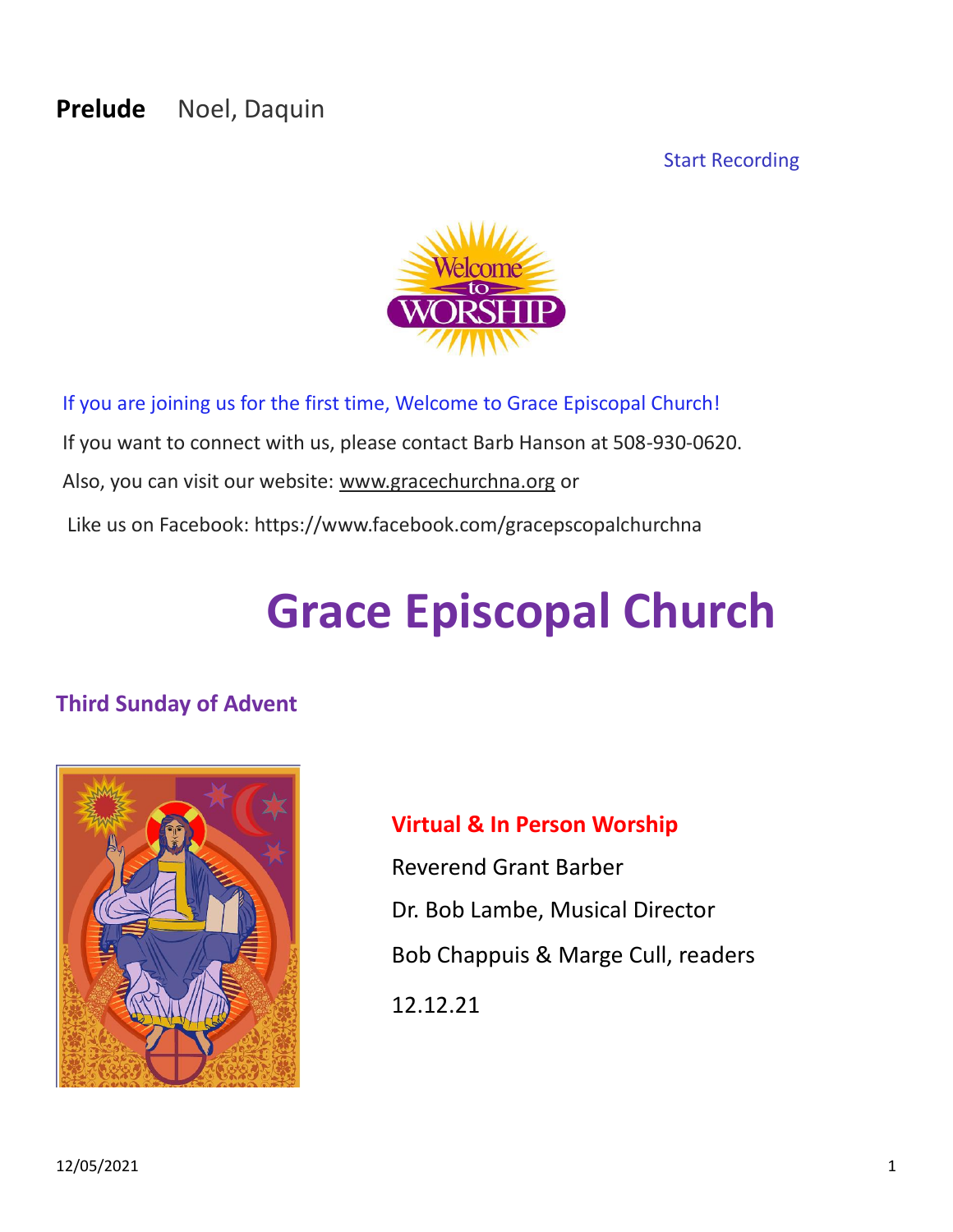# **3 rd Sunday of our Advent Preparing: Joy**

*Knowing we prepare by recognizing the truth we live in at the present moment, claiming the promise of God repairing the breach between people, we bring our own joy in response to this season—a quiet joy that foreshadows the full-throated joy of Christmas.*

*Following the opening hymn:*

*Celebrant:* In the wilderness prepare the way of the Lord, make straight in the desert a highway for our God… Then the glory of the Lord shall be revealed, and all people shall see it together. - Isaiah 40:3, 5

Reader: Sing loud, O daughter Zion; shout, O Israel! Rejoice and exult with all your heart, O daughter Jerusalem!

*All: The Lord has taken away the judgments against you, he has turned away your enemies. The king of Israel, the Lord, is in your midst; you shall fear disaster no more.*

Reader: On that day it shall be said to Jerusalem: Do not fear, O Zion; do not let your hands grow weak.

*All: The Lord, your God, is in your midst, a warrior who gives victory; he will rejoice over you with gladness, he will renew you in his love; he will exult over you with loud singing* 

Reader: as on a day of festival. I will remove disaster from you, so that you will not bear reproach for it.

*All: I will deal with all your oppressors at that time. And I will save the lame and gather the outcast, and I will change their shame into praise and renown in all the earth.* 

Reader: At that time I will bring you home, at the time when I gather you; for I will make you renowned and praised among all the peoples of the earth, when I restore your fortunes before your eyes, says the Lord

#### **Lighting the Candle**

*The first and second candle are lit.* 

Reader: Light of the world, in grace and beauty, mirror of God's eternal face, transparent flame of love's free duty,

*All: You bring salvation to our human race.*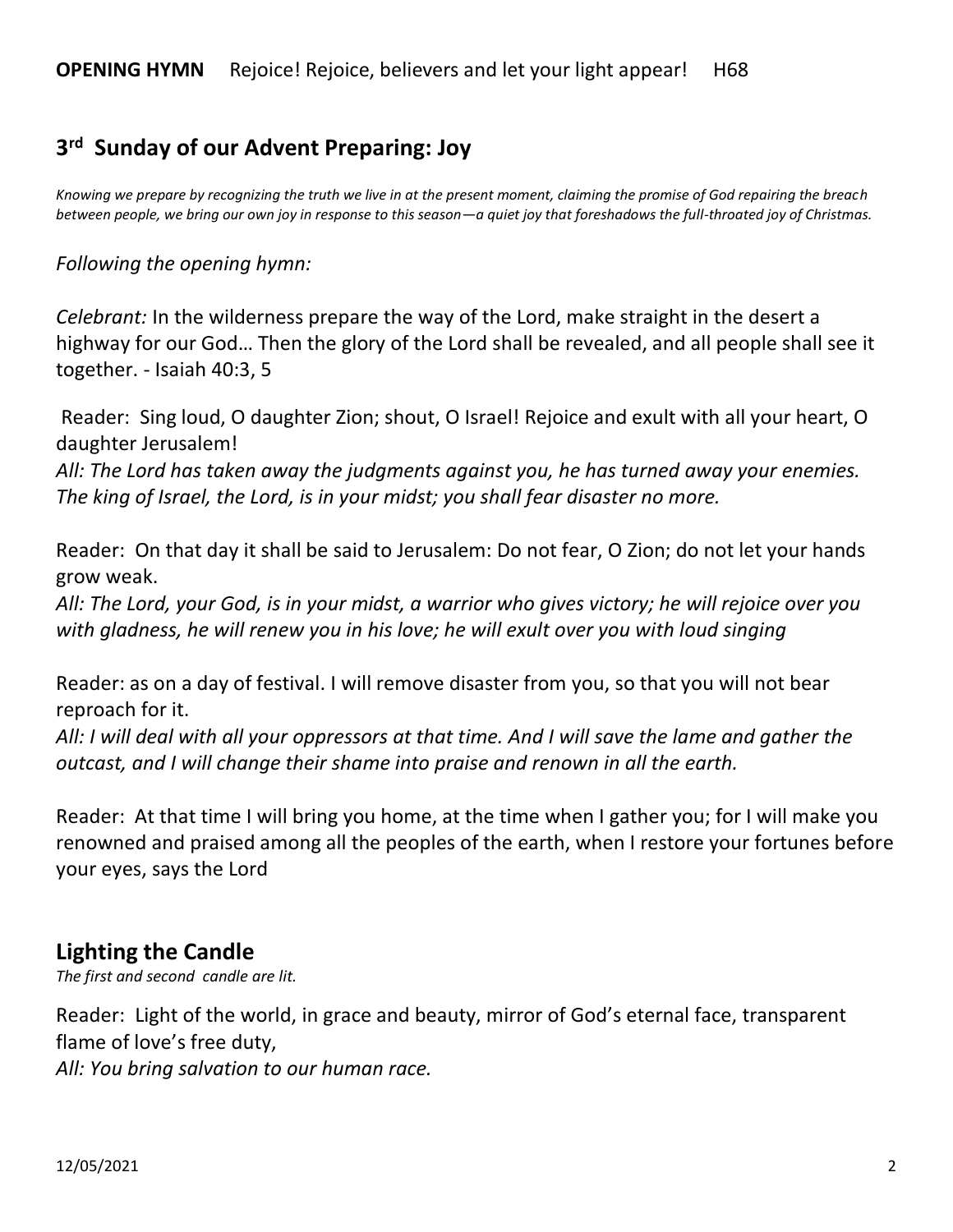Reader 1: Sacred Mystery, we light the third candle of Advent for faith and healing.

*The third candle is lit.* 

Reader 2: We kindle it with faith. As mighty God and tender infant, you come. Prepare our hearts to be transformed by you.

*All: Sacred Mystery, look upon your world. Give us faith and courage so we can repair the breach created through injustice and oppression. Help us to heal your land and your people. This Advent, teach us, like you, to be tender and just. Amen.*

# **Song of Praise** Kyrie S91

# **The Collect**

Stir up your power, O Lord, and with great might come among us; and, because we are sorely hindered by our sins, let your bountiful grace and mercy speedily help and deliver us; through Jesus Christ our Lord, to whom, with you and the Holy Spirit, be honor and glory, now and for ever. Amen.

# **First Reading: Philippians 4:4-7**

Rejoice in the Lord always; again I will say, Rejoice. Let your gentleness be known to everyone. The Lord is near. Do not worry about anything, but in everything by prayer and supplication with thanksgiving let your requests be made known to God. And the peace of God, which surpasses all understanding, will guard your hearts and your minds in Christ Jesus.

Hear what the Spirit is saying to God's people *All: Thanks be to God*

# **Canticle 9**

Surely, it is God who saves me; \* I will trust in him and not be afraid. For the Lord is my stronghold and my sure defense, \* and he will be my Savior. *Refrain*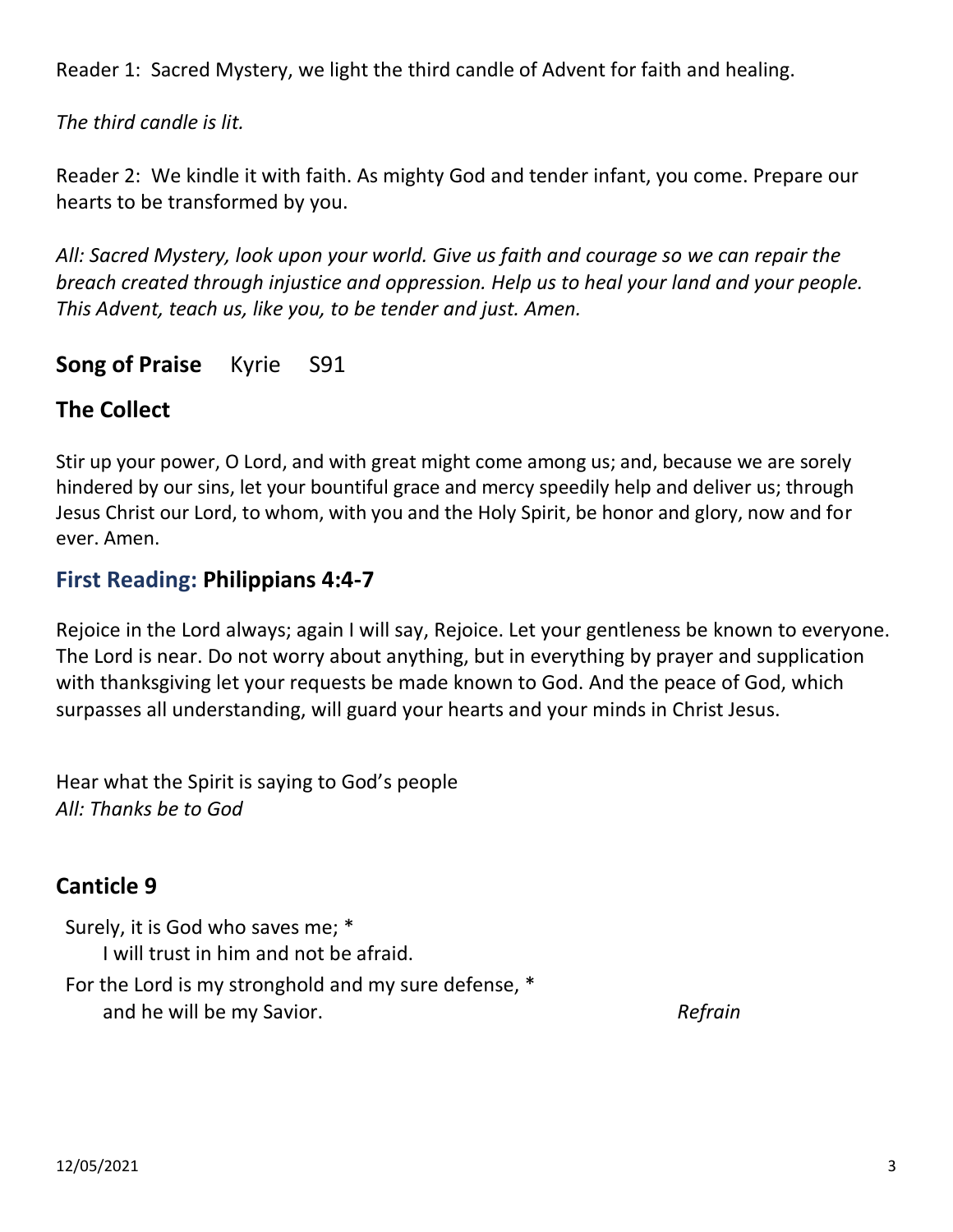

From The Portland Psalter © 2006, Robert A. Hawthorne. Church Publishing Incorporated. All rights reserved. Used by permission.

Therefore you shall draw water with rejoicing \*

from the springs of salvation.

And on that day you shall say, \*

Give thanks to the Lord and call upon his Name;

Make his deeds known among the peoples; \*

see that they remember that his Name is exalted. *Refrain*

| Sing the praises of the Lord, for he has done great things, *<br>and this is known in all the world.                     |         |
|--------------------------------------------------------------------------------------------------------------------------|---------|
| Cry aloud, inhabitants of Zion, ring out your joy, *<br>for the great one in the midst of you is the Holy One of Israel. | Refrain |
| Glory to the Father, and to the Son, and to the Holy Spirit: *                                                           |         |

as it was in the beginning, is now, and will be for ever. Amen. *Refrain*

#### Gospel **Luke 3:7-18**

John said to the crowds that came out to be baptized by him, "You brood of vipers! Who warned you to flee from the wrath to come? Bear fruits worthy of repentance. Do not begin to say to yourselves, 'We have Abraham as our ancestor'; for I tell you, God is able from these stones to raise up children to Abraham. Even now the ax is lying at the root of the trees; every tree therefore that does not bear good fruit is cut down and thrown into the fire."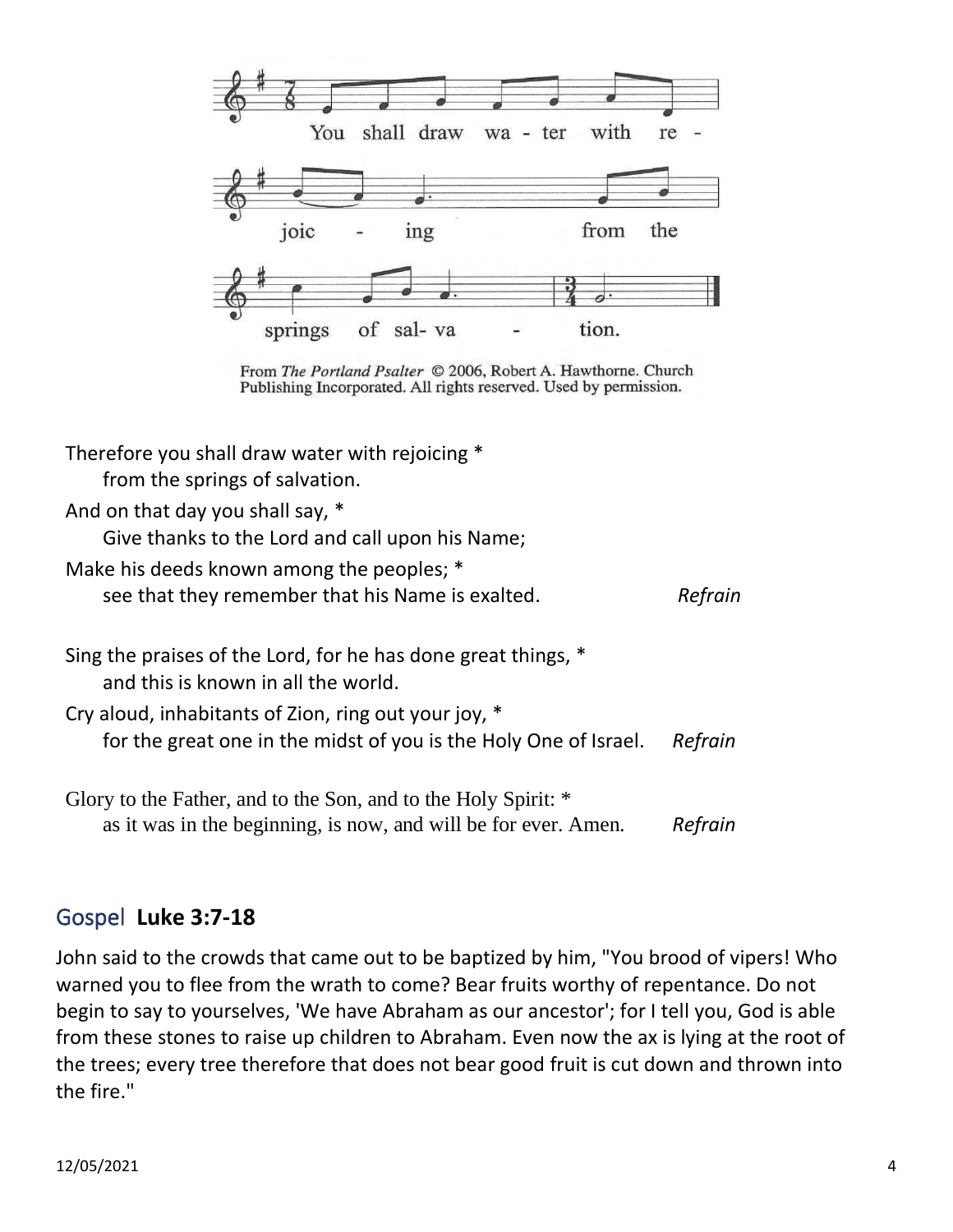And the crowds asked him, "What then should we do?" In reply he said to them, "Whoever has two coats must share with anyone who has none; and whoever has food must do likewise." Even tax collectors came to be baptized, and they asked him, "Teacher, what should we do?" He said to them, "Collect no more than the amount prescribed for you." Soldiers also asked him, "And we, what should we do?" He said to them, "Do not extort money from anyone by threats or false accusation, and be satisfied with your wages."

As the people were filled with expectation, and all were questioning in their hearts concerning John, whether he might be the Messiah, John answered all of them by saying, "I baptize you with water; but one who is more powerful than I is coming; I am not worthy to untie the thong of his sandals. He will baptize you with the Holy Spirit and fire. His winnowing fork is in his hand, to clear his threshing floor and to gather the wheat into his granary; but the chaff he will burn with unquenchable fire."

So, with many other exhortations, he proclaimed the good news to the people.

The Gospel of the Lord *People: Praise to you Lord Christ*

# HOMILY Rev. Grant Barber

# **The Nicene Creed**

We believe in one God, the Father, the Almighty, maker of heaven and earth, of all that is, seen and unseen.

We believe in one Lord, Jesus Christ, the only Son of God, eternally begotten of the Father, God from God, Light from Light, true God from true God, begotten, not made, of one Being with the Father. Through him all things were made.

For us and for our salvation he came down from heaven: by the power of the Holy Spirit he became incarnate from the Virgin Mary, and was made man.

For our sake he was crucified under Pontius Pilate; he suffered death and was buried.

On the third day he rose again in accordance with the Scriptures;

he ascended into heaven and is seated at the right hand of the Father.

He will come again in glory to judge the living and the dead, and his kingdom will have no end.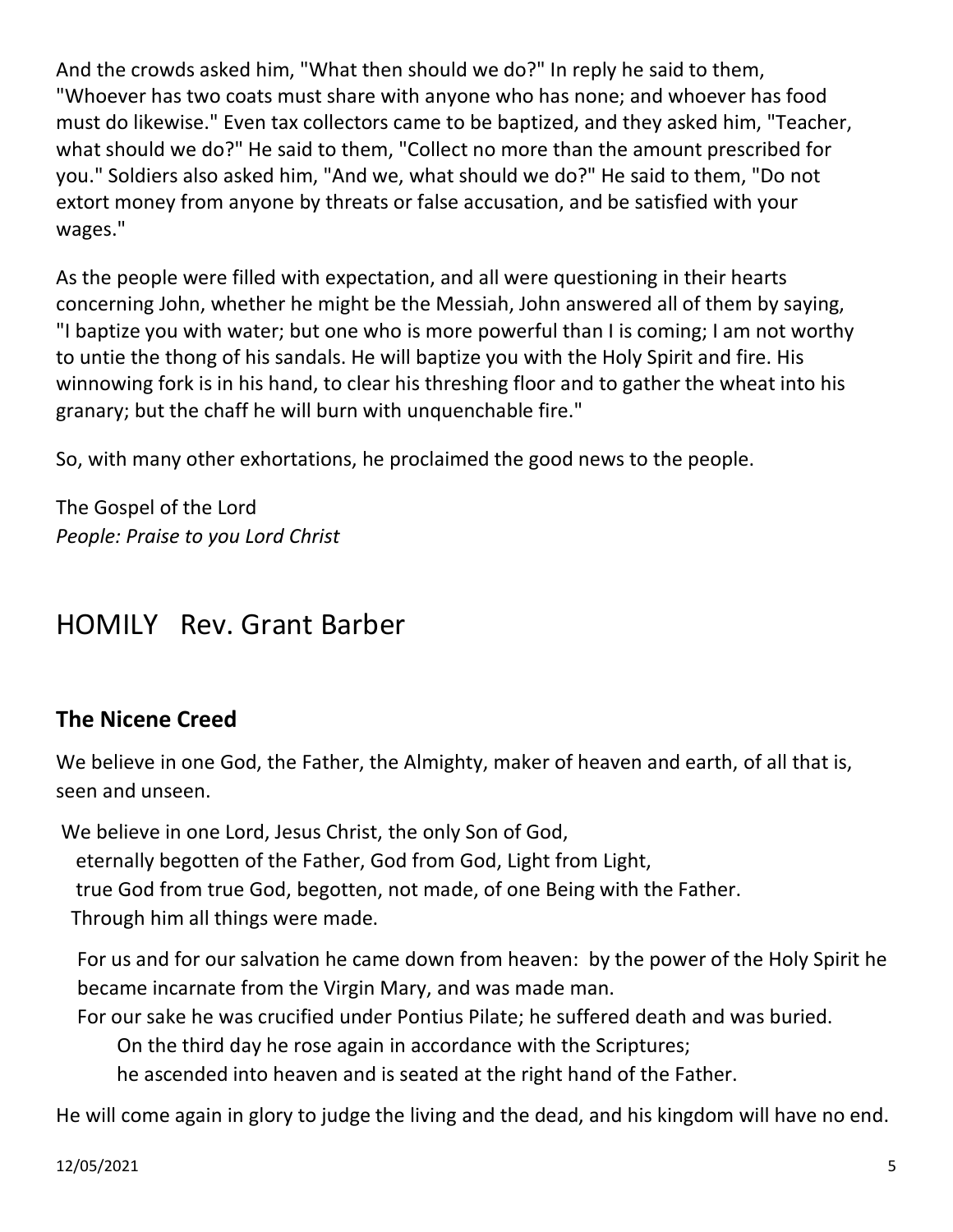We believe in the Holy Spirit, the Lord, the giver of life, who proceeds from the Father and the Son. With the Father and the Son he is worshiped and glorified. He has spoken through the Prophets.

We believe in one holy catholic and apostolic Church.

We acknowledge one baptism for the forgiveness of sins.

We look for the resurrection of the dead, and the life of the world to come. Amen

# **Prayers of the People – Reader**

*Please enter prayers and petitions into the chat if attending virtually*.

Leader: We are invited to prepare, to discern what gives us true life.

- *People: Gracious God, in the midst of busy lives may we hear the invitation to reflection, quiet, and to know the true joy which satisfies our hopes and desires.*
- Leader: The cold arrives in this season. As we warm our homes, may our hearts be kindled with love for the dignity and well-being of all: peace in our homes, our streets, our towns, between friends, family members, for our parish and in the hearts of all who seek you. *People: Lord God, may our thoughts, and actions testify to the love we find in you.*

Leader: During a holiday season life can be hard for the lonely, those who are sick, those who grieve. We pray now especially for those in any need, and especially those on our prayer list:

Ron, Ginny, Marilyn W., Carol HP., Muriel C., Richard T., David T. Sunrise T., Laura K., Art G., and Natalie W.

Dear Lord, we continue to lift up to you in prayer all those parishioners, family members, and friends who have been a part of our Prayers of the People. Their needs are many, and they remain in our hearts and minds. Lord, we pray that you will continue to heal them and nurture them. Amen.

*Please let the office know (1) if you have any person in urgent need of prayer to be added to these prayers and (2) those with longer term, chronic needs, will be added to the Prayer Chain for long term prayer care.*

Leader: We pray for those serving in the military, especially: Baron S., Zachary S., Christopher, & Joey

Leader: We give thanks for those whom we love but see no longer, especially Margot Pirnie, and those we now name silently or out loud. They stand before you and pray for us, as we now pray for them.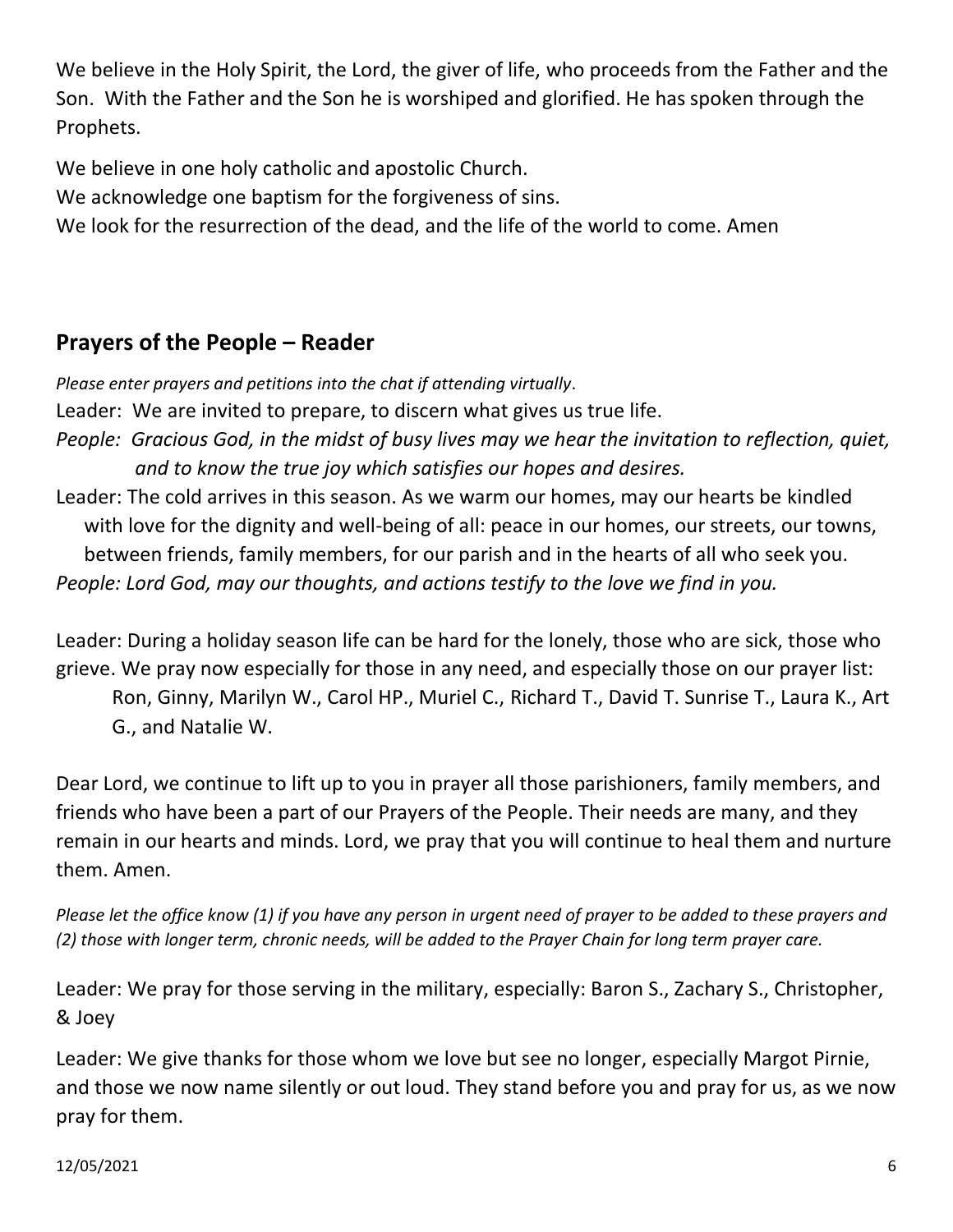*People: May light perpetual shine upon them.*

Leader: Are there other intercessions or thanksgivings others wish to name?

*All are invited to speak out loud or enter in the chat and offer further prayer needs, including birthday or anniversary remembrances. Leader or other person reads petitions entered into Zoom Chat.*

Celebrant: asks if there are any birthdays or anniversaries to be celebrated in the coming week, then prays for those named; if none come forward with birthdays or anniversaries, the Celebrant adds a concluding Collect.

# **Confession and Absolution**

*The Deacon or Celebrant says*

Let us confess our sins against God and our neighbor.

*Minister and People*

Most merciful God, we confess that we have sinned against you in thought, word, and deed, by what we have done, and by what we have left undone. We have not loved you with our whole heart; we have not loved our neighbors as ourselves. We are truly sorry and we humbly repent. For the sake of your Son Jesus Christ, have mercy on us and forgive us; that we may delight in your will, and walk in your ways, to the glory of your Name. Amen.

# *The Priest, stands and says*

Almighty God have mercy on you, forgive you all your sins through our Lord Jesus Christ, strengthen you in all goodness, and by the power of the Holy Spirit keep you in eternal life. *Amen.*



The Peace of the Lord be with you always!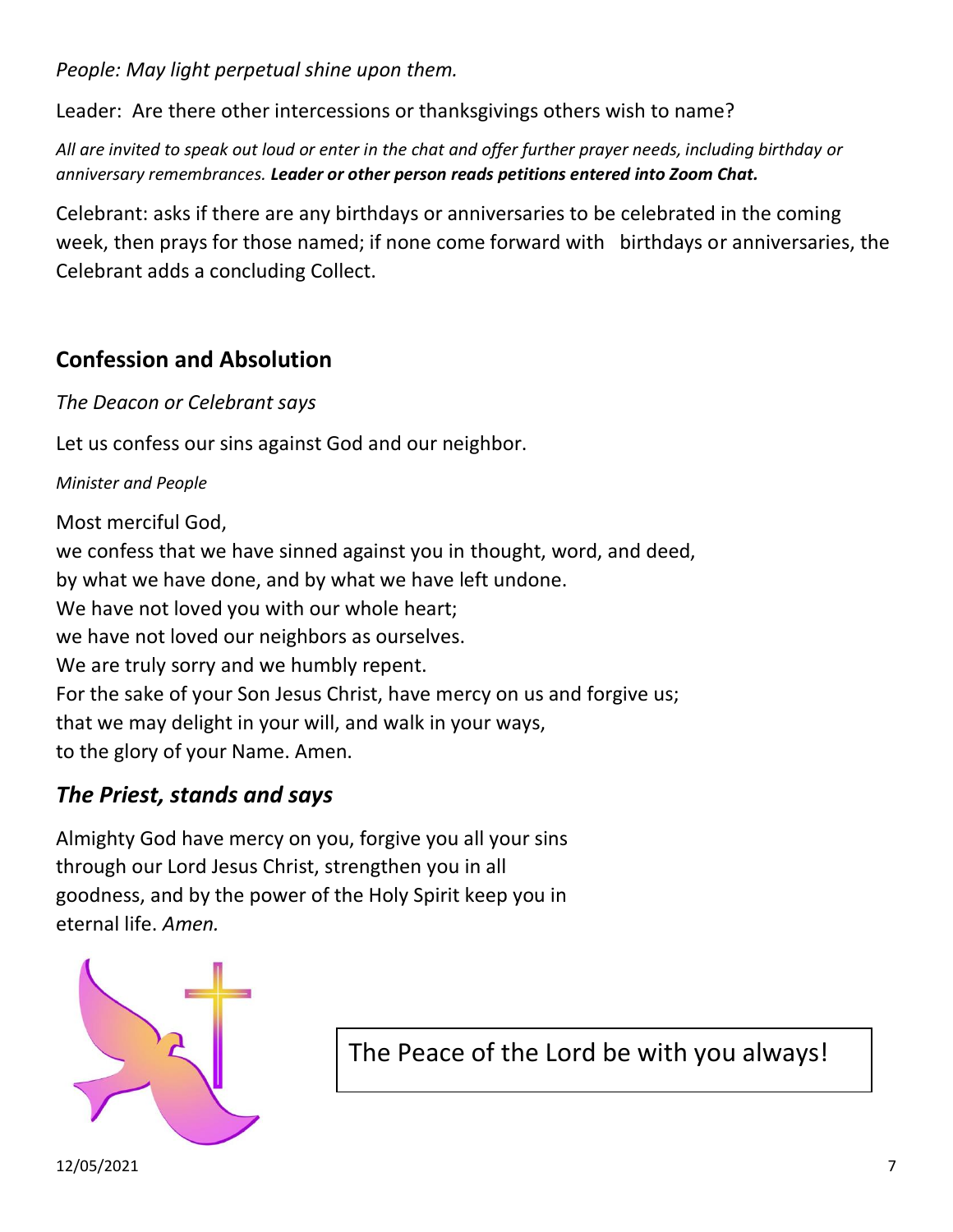#### **Anthem** Star of Advent

#### **Eucharistic Prayer B**

#### *Contained in the other document.*

Because you sent your beloved Son to redeem us from sin and death, and to make us heirs in him of everlasting life; that when he shall come again in power and great triumph to judge the world, we may without shame or fear rejoice to behold his appearing.

#### *Sanctus*

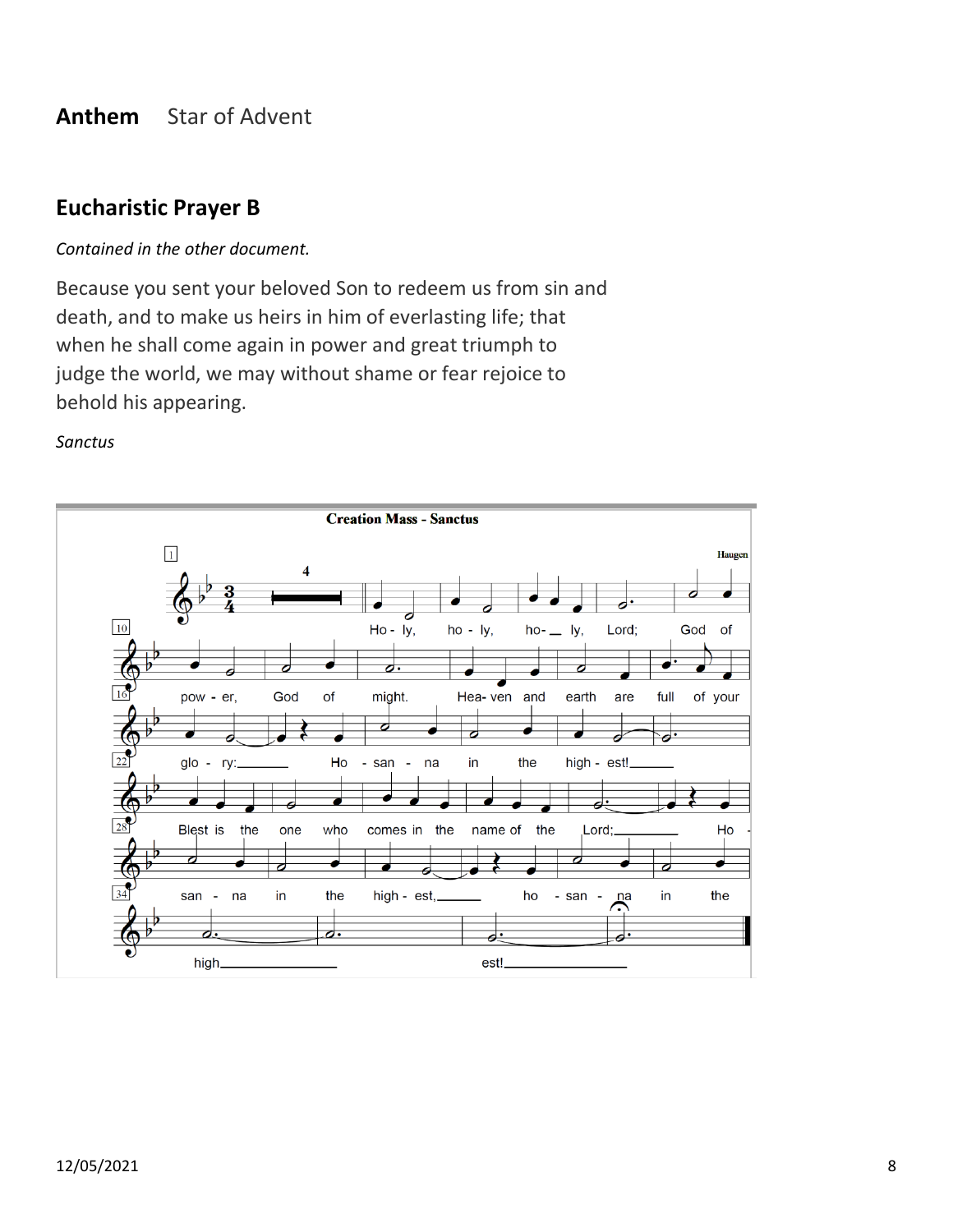# **The Lord's Prayer**

*And now, as our Savior Christ has taught us, we are bold to say* Our Father, who art in heaven, hallowed be thy Name,

thy kingdom come, thy will be done, on earth as it is in heaven.

Give us this day our daily bread.

And forgive us our trespasses, as we forgive those who trespass against us

And lead us not into temptation but deliver us from evil.

For thine is the kingdom, and the power, and the glory, for ever and ever.

*Amen*

#### **The Fraction Anthem**

Celebrant: Alleluia! Christ our Passover is sacrificed for us.

*People: Therefore let us keep the feast. Alleluia!* 

To receive communion please come up the center aisle and return to your pew by turning to your left and going down that side aisle.

**Communion Hymn** LEVAS 14 Soon and very soon

# **Post Communion Prayer**

Let us pray. *Celebrant and People*

Almighty and ever-loving God, we know we are the body of Christ in this world and commissioned to do your work.

With your guidance, help us to grow Grace Church in ways we cannot now imagine.

In your compassion, Lord, help us to be open to all possibilities,

In your love, Lord, help us to accept those things that we need to change, and not limit ourselves in moving forward.

In your wisdom, Lord, please show us the way to go as we become your hands, your heart, and your voice in the world.

This we pray in Jesus' name, Amen

12/05/2021 9